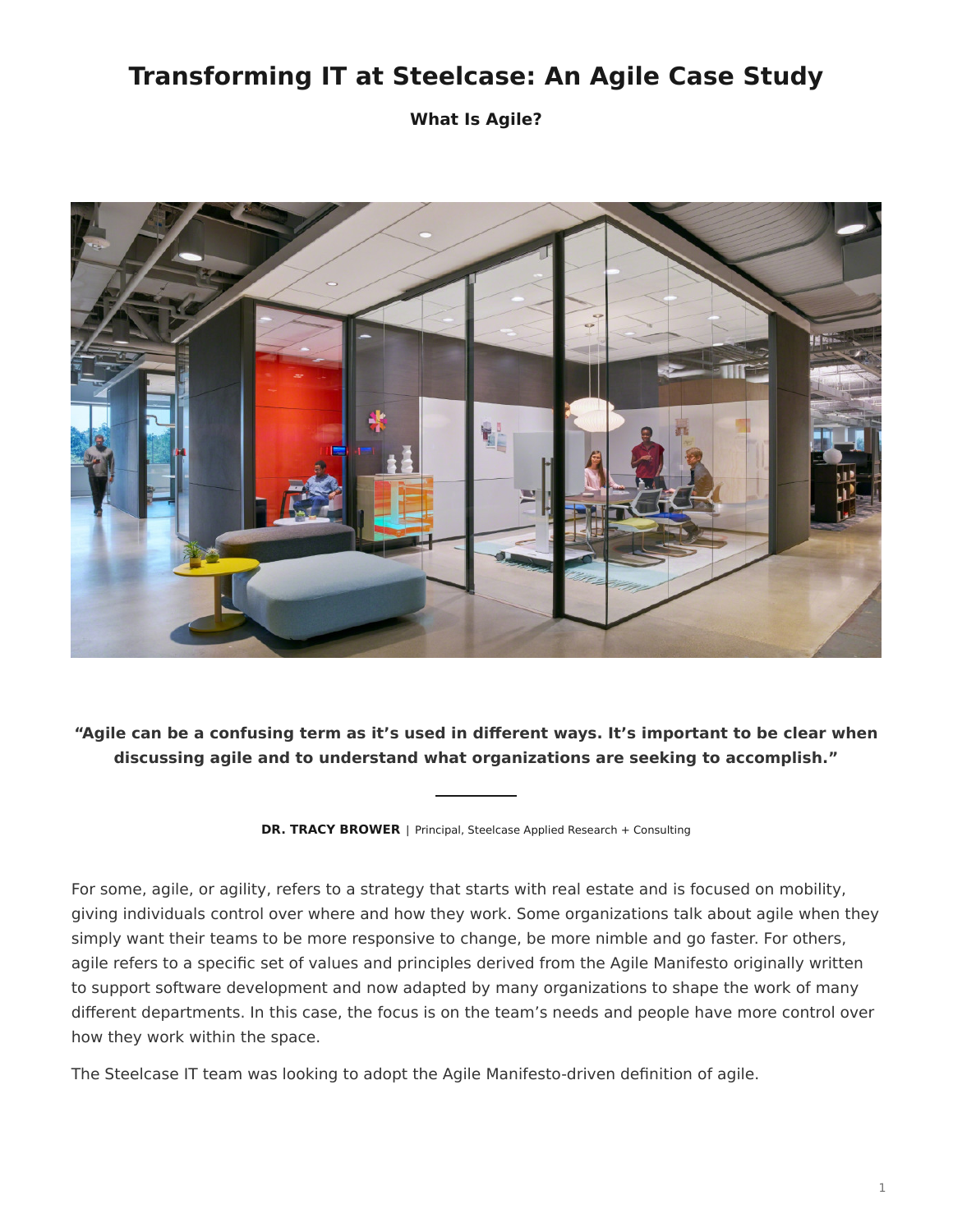**Agile Manifesto Values** put a higher value on relationships, working products, and embracing change than some of the things common to more traditional work processes. Agile values individuals and interactions over processes and tools, working software over comprehensive documentation, customer collaboration over contract negotiation, and responding to change over following a plan.

| <b>Individuals + Interactions</b> | <b>Working Software</b>            |
|-----------------------------------|------------------------------------|
| Processes + Tools                 | <b>Comprehensive Documentation</b> |
| <b>Customer Collaboration</b>     | <b>Responding to Change</b>        |
| <b>Contract Negotiation</b>       | Following a Plan                   |

**Agile Manifesto Principles** elevate personal interactions and customer engagement during a time of digital transformation to improve the quality of solutions and speed of delivery.

- **01**. Customer satisfaction by early and continuous delivery of valuable software
- **02.** Welcome changing requirements, even in late development
- **03**. Working software is delivered frequently (weeks rather than months)
- **04.** Close, daily cooperation between business people and developers
- **05.** Projects are built around motivated individuals, who should be trusted
- **06.** Face-to-face conversation is the best form of communication (co-location)
- **07.** Working software is the primary measure of progress
- **08.** Sustainable development, able to maintain a constant pace
- **09.** Continuous attention to technical excellence and good design